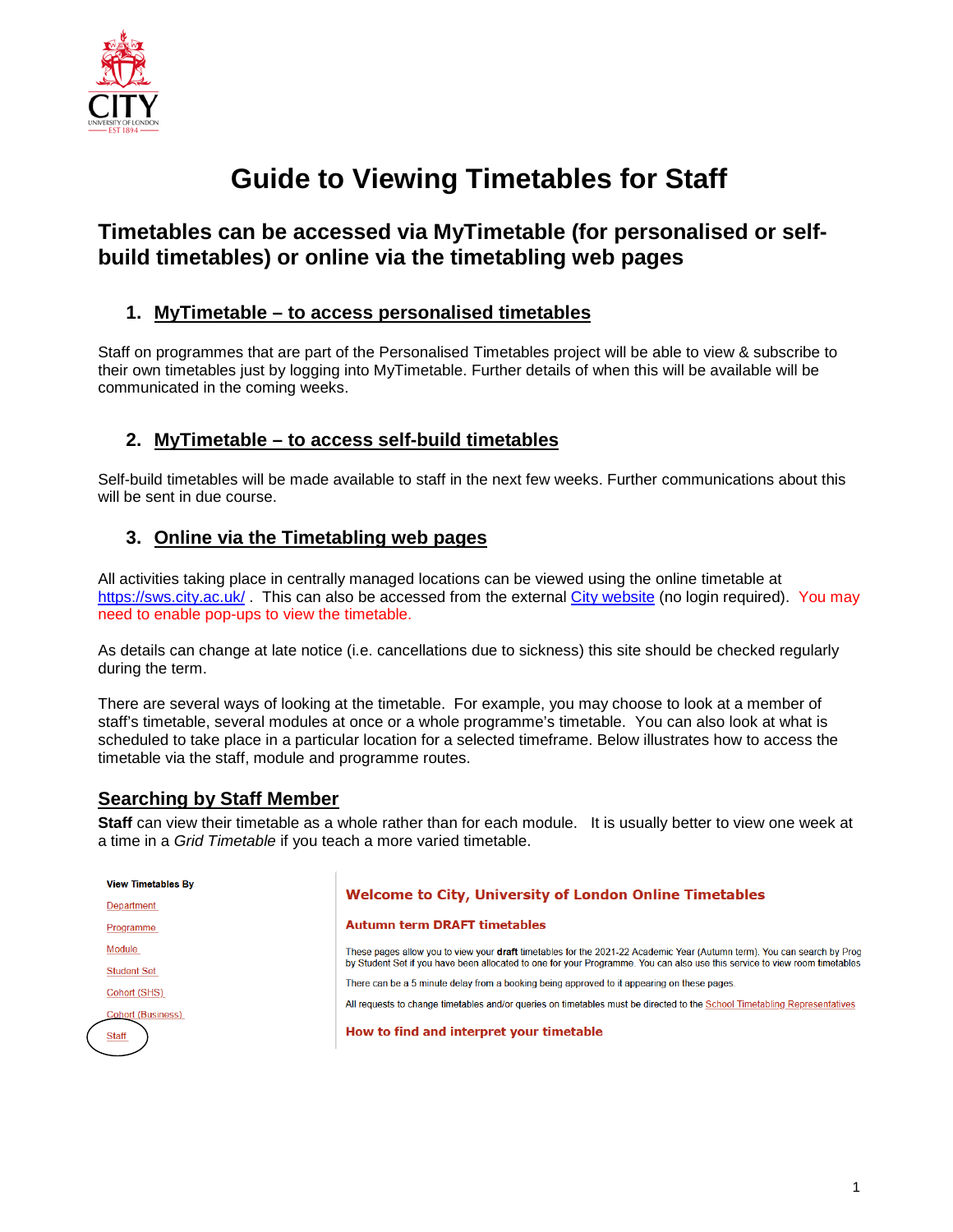

## **Searching by Module**

You can search for a **Module** by typing part of the title into the *search* box.

| <b>View Timetables By</b>              | <b>Module Timetables:</b>                                                                           |                                                                                                                                                                       |        |  |  |  |
|----------------------------------------|-----------------------------------------------------------------------------------------------------|-----------------------------------------------------------------------------------------------------------------------------------------------------------------------|--------|--|--|--|
| Department                             |                                                                                                     | Select your Department then select your Module from the list, or you can type part of your Module name into the search box, click SEARCH and select it from the list. |        |  |  |  |
|                                        | Department                                                                                          | Please Select                                                                                                                                                         |        |  |  |  |
| <b>Module</b>                          | You may refine your search by<br>typing (part of) a Module name OR<br>description into the textbox: | shipping                                                                                                                                                              | search |  |  |  |
| Cohort (SHS)                           | Module(s)                                                                                           | SMM079 Shipping Markets & Finance/Summer School/#                                                                                                                     |        |  |  |  |
| <b>Cohort (Business)</b>               |                                                                                                     | SMM243 Shipping Economics<br>SMM244 Shipping Investment and Finance                                                                                                   |        |  |  |  |
| <b>Staff</b>                           |                                                                                                     | SMM291 Shipping Company Management                                                                                                                                    |        |  |  |  |
| <b>Back to Web Timetables Homepage</b> |                                                                                                     | SMM393 Fintech in Shipping & Energy, Trade & Finance<br>SMM395 Big Data in Commercial Shipping & Trading                                                              |        |  |  |  |
| Other                                  |                                                                                                     | SMM534 Research Methods for Shipping & Energy                                                                                                                         |        |  |  |  |

**Weeks/Teaching Pattern**: It is easier to view the specific week, but for an overview select the term your module is in.

Week(s)

| Autumn Term (standard): ranging w/c 4 Oct - w/c 13 Dec 2021      |  |
|------------------------------------------------------------------|--|
| Autumn Term (non-standard): ranging w/c 23 Aug - w/c 13 Dec 2021 |  |
| MSc Bayes Autumn Term 1: w/c 04 Oct - w/c 13 Dec 2021            |  |
|                                                                  |  |
|                                                                  |  |
|                                                                  |  |

Some programmes run out of the 'standard' term dates, so there is a 'standard' and 'non-standard' option for each term.

When you click **View Timetable** you will see the details of the module including time of the day, room and lecturer.

#### **Monday**

|                | <b>Start Time Finish Time</b> | <b>Week Commencing</b>               | Module Code   | <b>Activity</b>                        | Description Joint between No.of Students                 |    | <b>Room</b>                  | Lecturer      |
|----------------|-------------------------------|--------------------------------------|---------------|----------------------------------------|----------------------------------------------------------|----|------------------------------|---------------|
| 14:00          | 14:50                         | 04/10/21-01/11/21.15/11/21-13/12/21  | <b>EN1005</b> | <b>EN1005 Storvtelling Lecture/01</b>  |                                                          | 42 | Online - Synchronous         | Watts, Judith |
| <b>Tuesday</b> |                               |                                      |               |                                        |                                                          |    |                              |               |
|                | <b>Start Time Finish Time</b> | <b>Week Commencing</b>               | Module Code   | <b>Activity</b>                        | Description Joint between No.of Students Room   Lecturer |    |                              |               |
| 11:00          | 11:50                         | 04/10/21-01/11/21, 15/11/21-13/12/21 | <b>EN1005</b> | <b>EN1005 Storytelling Tutorial/02</b> |                                                          |    | Watts, Judith<br><b>AG08</b> |               |
| 12:00          | 12:50                         | 04/10/21-01/11/21, 15/11/21-13/12/21 | <b>EN1005</b> | <b>EN1005 Storytelling Tutorial/01</b> |                                                          |    | <b>AG08</b><br>Watts, Judith |               |

#### **Searching by Programme of Study**

You can search for all modules available to your specific programme of study by selecting **Programme**. From here you can scroll to your programme title or enter a key word into the search box.

When you click **View Timetable** you will see the details of all of the modules included in that Programme of Study; this includes their times of the day, rooms and lecturers. This may have too much information to be useful to you.